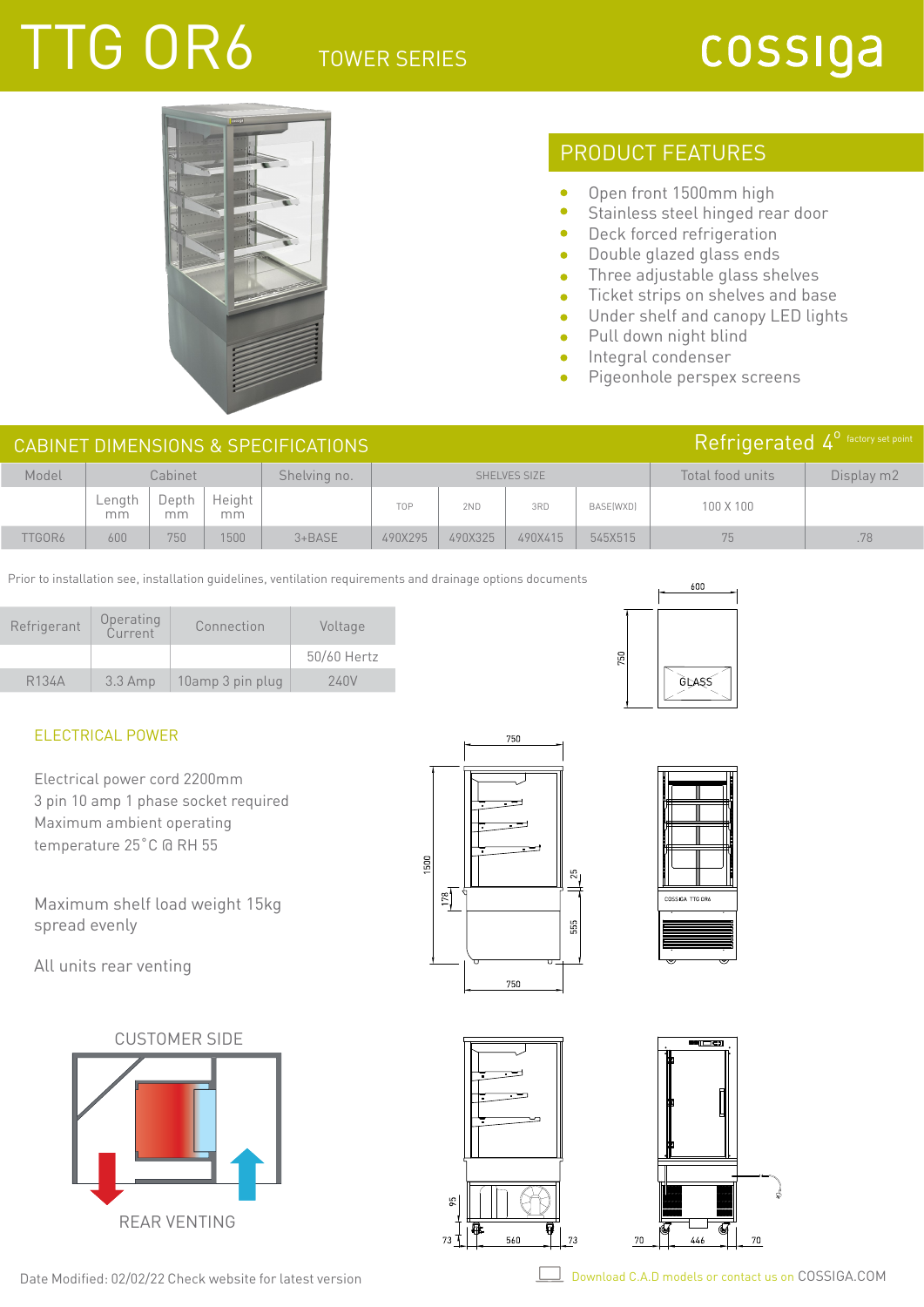### TOWER SERIES

# TTG OR9

### cossiga



### PRODUCT FEATURES

- $\bullet$ Open front 1500mm high
- $\bullet$ Stainless steel hinged rear doors
- $\bullet$ Deck forced refrigeration
- Double glazed glass ends  $\bullet$
- Three adjustable glass shelves  $\bullet$
- Ticket strips on shelves and base  $\bullet$
- Under shelf and canopy LED lights  $\bullet$
- Pull down night blind  $\bullet$
- Integral condenser  $\bullet$

50

Pigeonhole perspex screens Ä

| CABINET DIMENSIONS & SPECIFICATIONS |              |             |              |              |              |         |         |           | Refrigerated 4 <sup>0</sup> factory set point |            |
|-------------------------------------|--------------|-------------|--------------|--------------|--------------|---------|---------|-----------|-----------------------------------------------|------------|
| Model                               |              | Cabinet     |              | Shelving no. | SHELVES SIZE |         |         |           | Total food units                              | Display m2 |
|                                     | ∟ength<br>mm | Depth<br>mm | Height<br>mm |              | <b>TOP</b>   | 2ND     | 3RD     | BASE(WXD) | 100 X 100                                     |            |
| TTGOR9                              | 900          | 750         | 500          | $3 + BASE$   | 790X295      | 790X325 | 790X415 | 845X515   | 120                                           | 1.25       |

Prior to installation see, installation guidelines, ventilation requirements and drainage options documents

| Refrigerant        | Operating<br>Current | Connection       | Voltage     |
|--------------------|----------------------|------------------|-------------|
|                    |                      |                  | 50/60 Hertz |
| R <sub>134</sub> A | $3.7$ Amp            | 10amp 3 pin plug | 240V        |

#### ELECTRICAL POWER

Electrical power cord 2200mm 3 pin 10 amp 1 phase socket required Maximum ambient operating temperature 25˚C @ RH 55

Maximum shelf load weight 15kg spread evenly

All units rear venting

CUSTOMER SIDE









900

**GLASS** 



| Date Modified: 02/02/22 Check website for latest version |  |  |
|----------------------------------------------------------|--|--|